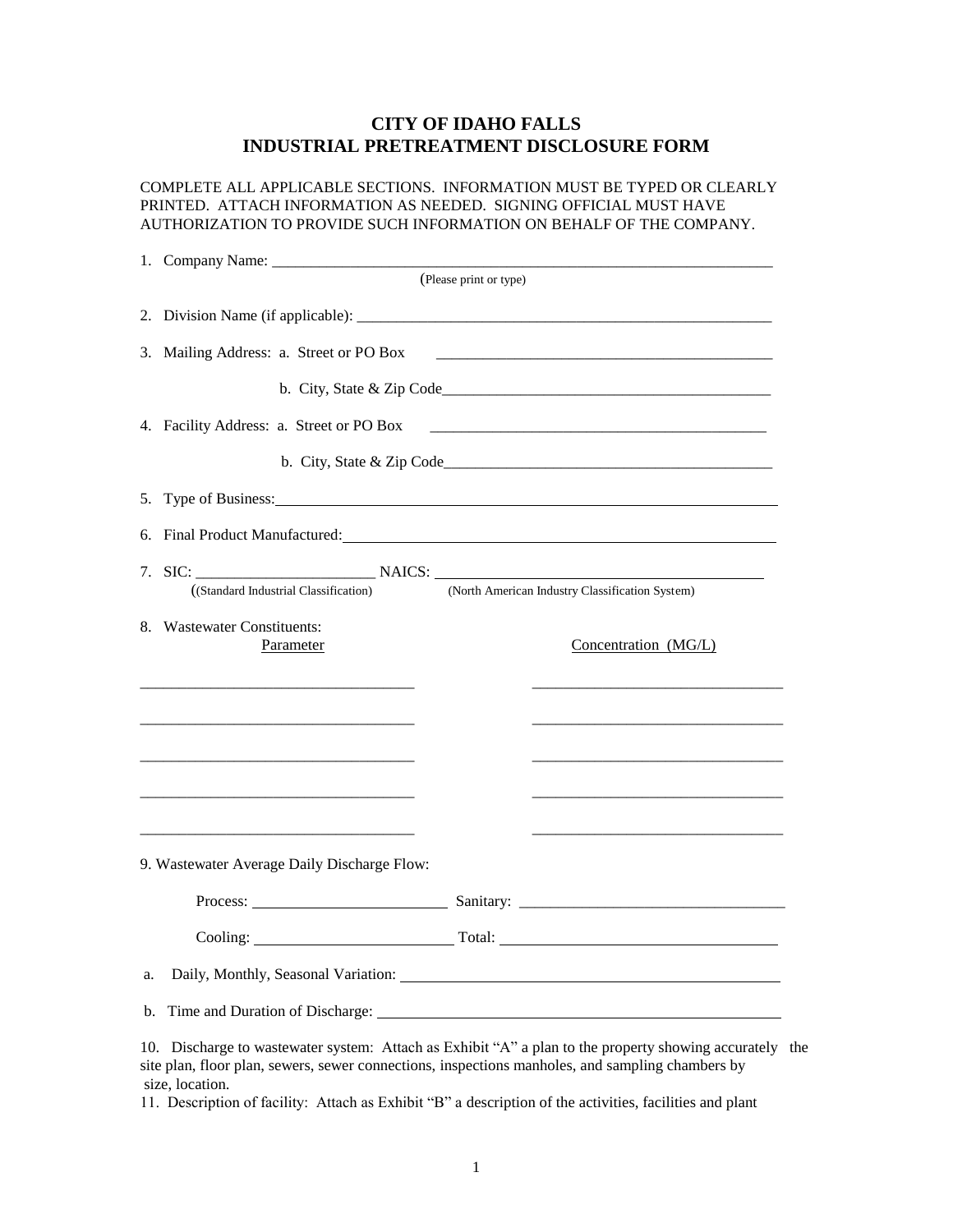processes including all materials discharged to the sewers or treatment facilities.

12. Prohibited pollutants being discharged as regulated by City Sewer Use Ordinance.

| <u>*POLLUTANT</u>                                                                                                                 |       | CONCENTRATION (MG/L)<br>DAILY MAXIMUM DAILY AVERAGE |                               |          |                    |  |
|-----------------------------------------------------------------------------------------------------------------------------------|-------|-----------------------------------------------------|-------------------------------|----------|--------------------|--|
|                                                                                                                                   |       |                                                     |                               |          |                    |  |
|                                                                                                                                   |       |                                                     |                               |          |                    |  |
|                                                                                                                                   |       |                                                     |                               |          |                    |  |
|                                                                                                                                   |       |                                                     |                               |          |                    |  |
| * Chemical Classification:                                                                                                        |       |                                                     |                               |          |                    |  |
| Flammable<br>Noxious/Fuming                                                                                                       | Toxic | Explosive                                           | Corrosive<br>Radioactive      | Reactive | Inhibitory to POTW |  |
| 13. Is Industry in compliance with City Industrial Pretreatment Ordinance? _____(Yes) ____(No).                                   |       |                                                     |                               |          |                    |  |
| 14. Is additional pretreatment required? _____(Yes) ____(No).                                                                     |       |                                                     |                               |          |                    |  |
| If yes, describe pretreatment necessary                                                                                           |       |                                                     |                               |          |                    |  |
|                                                                                                                                   |       |                                                     |                               |          |                    |  |
| 15. Compliance Schedule: (Must conform to requirements of City Pretreatment Ordinance). Attach<br>Additional sheets as necessary. |       |                                                     |                               |          |                    |  |
|                                                                                                                                   |       |                                                     |                               |          |                    |  |
|                                                                                                                                   |       |                                                     |                               |          |                    |  |
| 16. Products produced: (Attach additional sheets as necessary).                                                                   |       |                                                     |                               |          |                    |  |
| TYPE                                                                                                                              |       |                                                     | AMOUNT AND RATE OF PRODUCTION |          | <b>PROCESS</b>     |  |
|                                                                                                                                   |       |                                                     |                               |          |                    |  |
|                                                                                                                                   |       |                                                     |                               |          |                    |  |
|                                                                                                                                   |       |                                                     |                               |          |                    |  |
|                                                                                                                                   |       |                                                     |                               |          |                    |  |
|                                                                                                                                   |       |                                                     |                               |          |                    |  |
|                                                                                                                                   |       |                                                     |                               |          |                    |  |

 $\overline{\phantom{0}}$ 

 $\overline{\phantom{0}}$ 

17. Raw materials used, to include chemicals used in process that could be discharged to sanitary System: (Attach additional sheets as necessary).